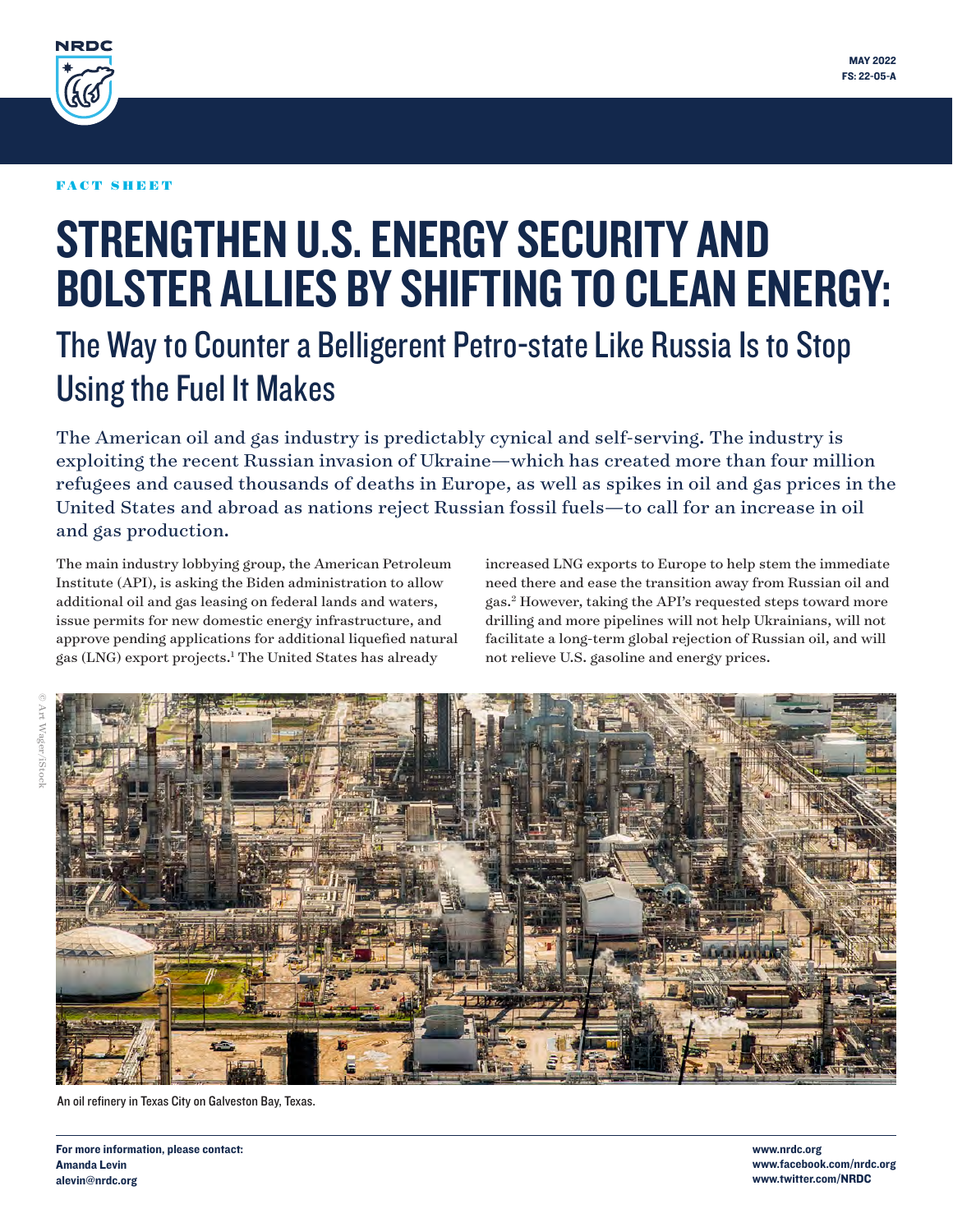### *Continued reliance on fossil fuels is the problem—not the solution.*

<span id="page-1-0"></span>

Pipes laid out at a construction site for Columbia's Line MB Extension in Baltimore County, Maryland.

Continued reliance on fossil fuels is the problem—not the solution. Fossil fuels keep the world locked into volatile oil and gas markets and tie us to the whims of belligerent petrostates like Russia, all while funding conflict like the war still raging in Ukraine. The only real long-term solution is clean energy.

Instead of acquiescing to the demands of the fossil fuel industry, the United States must reduce the nation's dependence on oil and gas and support a rapid switch to clean energy. Congress can provide immediate relief for rising energy costs and unlock more than \$550 billion in investments in climate, clean energy, and aid for overburdened communities. Additionally, the Biden Administration can also strengthen fuel economy standards that improve the efficiency of light-, medium-, and heavy-duty cars and trucks (reducing the use of gasoline and diesel) and accelerate the transition to electric vehicles.<sup>[3](#page-6-0)</sup> This will usher in greater energy and economic security, mitigate the worst effects of the climate crisis, and protect public health.

### INCREASING OIL AND GAS PRODUCTION IS NOT THE ANSWER TO HIGH ENERGY PRICES

There are several problems with the industry's demands. For one thing, it is not easy to simply increase fuel production. It typically takes three to five years to build a new LNG export terminal[.4](#page-6-0) Similarly, after drilling leases for oil and methane gas (also known as natural gas or fossil gas) are issued, it can take years to explore and develop deposits, regardless of whether they are beneath federal, state, or private land.<sup>[5](#page-6-0)</sup> New or expanded federal leasing and permitting—clearly a top priority for the industry—would do nothing to boost U.S. oil and gas supplies in the near term and little in the long

term either, as more than 70 percent of our oil and nearly 90 percent of our gas come from state and private leases.[6](#page-6-0) Agreeing to the industry's demands would do nothing to help the current market situation—and the oil and gas producers know this.

Moreover, U.S. oil and gas prices are tethered to a global market that is influenced by a variety of factors that aren't easy to manipulate or predict, including price shocks from war, infrastructure failures, disease, weather, and OPEC supply decisions.<sup>7</sup>

### OUR RELIANCE ON FOSSIL FUELS ONLY CREATES MORE INSTABILITY

The specifics of API's misinformation aside, increased oil and gas production is not the answer. The global reliance on oil and gas has never made America, or the world, safer.

The United States is the world's largest producer of oil and gas—and a net exporter of both, meaning that we export more than we import.<sup>8</sup> But the significant increase in oil and gas production domestically over the last decade has not insulated us from the volatility we have seen in fossil fuel prices. In fact, as the United States has become a major exporter of fossil fuels, we have become *more* exposed and vulnerable to the dramatic price swings of the global gas and oil markets.

Instability caused by war, pandemics, fossil fascists, and sudden changes in supply has historically led to major jumps and falls in the price of oil and gas (Figure 1).<sup>9</sup> Moreover, those very commodities are drivers of armed conflict: Between one-quarter and one-half of wars between nations since 1973 have been linked to oil.<sup>[10](#page-6-0)</sup> Oil and gas do not provide stability, no matter how much we produce.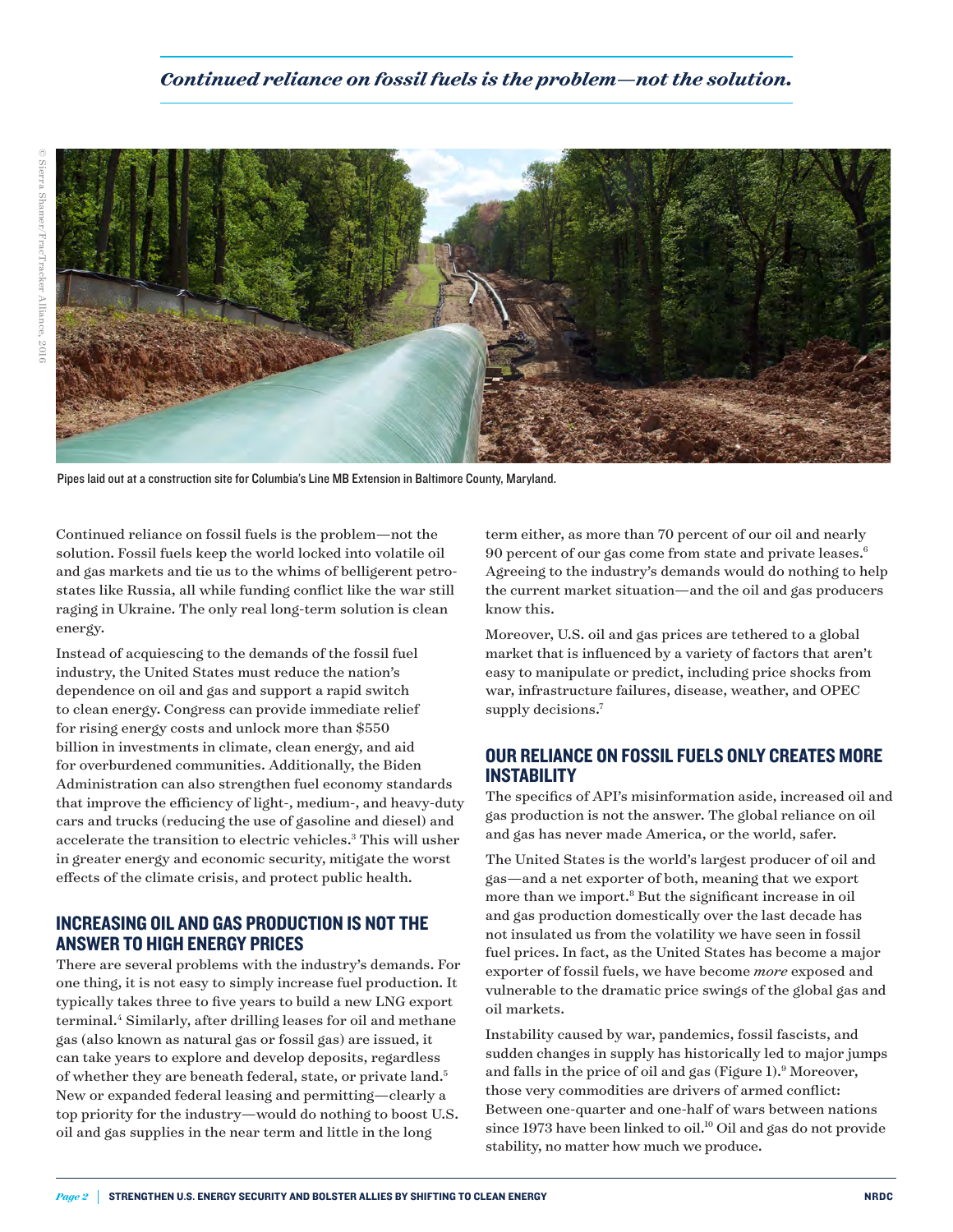Figure 1: Crude Oil Prices 1900–2020, Mapped Against Historical Events

<span id="page-2-0"></span>

Adapted from BP's *Statistical Review of World Energy*: https://www.bp.com/content/dam/bp/business-sites/en/global/corporate/pdfs/energy-economics/statisticalreview/bp-stats-review-2021-full-report.pdf

At the same time, global fossil fuel dependence means a reliance on, and tacit support of, autocratic petro-states like Russia. Russia gets 36 percent of its federal budget from oil and gas exports and is now using that money to finance its military aggression, attack its neighbors, and disrupt global security.<sup>11</sup> The best way to stop autocrats who sell oil and gas to pay for war is to stop using those fuels.

Amid this global unrest, it's the oil and gas companies that reap the rewards. Oil and gas companies were making enormous profits prior to the invasion of Ukraine, and these returns are only increasing as geopolitics and world events continue driving up the price of oil and gas.<sup>[12](#page-6-0)</sup> Those record profits benefit the small number of people who own oil and gas company stocks, leaving the rest of us with higher prices at the pump and higher electricity bills at home.

In addition, the climate crisis—driven primarily by greenhouse gas emissions released when producing and burning fossil fuels—is already here[.13](#page-6-0) One need look no farther than the latest newspapers filled with accounts of fires and floods to see the urgent need to move past fossil fuels and transition to clean energy. In February 2022, the United Nations released its latest report on the rising costs and mounting dangers that climate change is inflicting on the world's people, natural systems, and critical infrastructure.<sup>14</sup> The report is a high-definition map of global misery, with rates of disease and death rising; crops and livestock stricken; social progress constrained; economic growth hampered; and forests, coral reefs, and other essential ecosystems and species stressed, often to the brink of extinction.

But we can curtail these dangers by dramatically and immediately reducing fossil fuel usage. Americans understand this: Some 69 percent support taking steps to become carbon neutral by 2050 and prioritizing the development of alternative energy sources over fossil fuels.<sup>15</sup>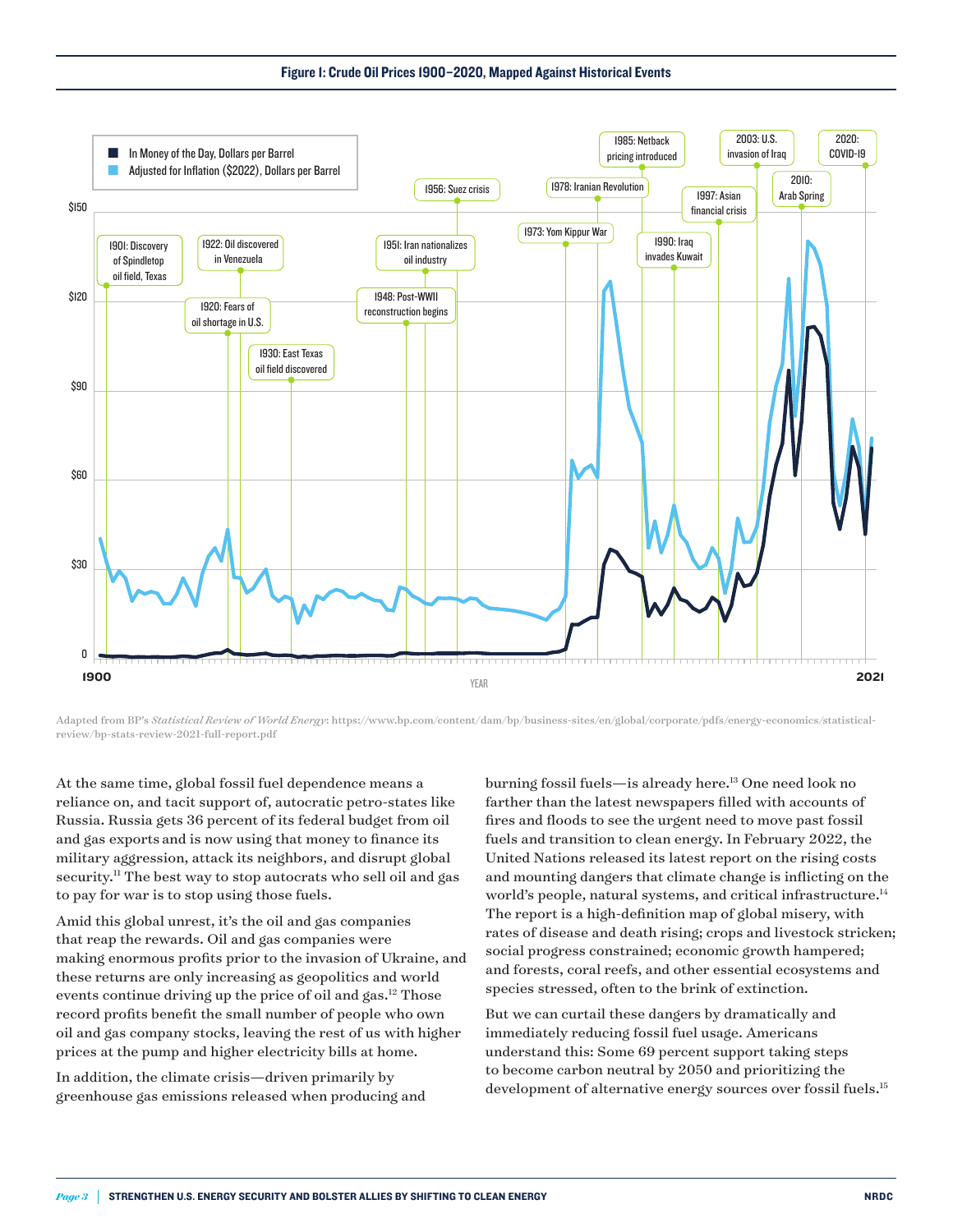<span id="page-3-0"></span>

A fast-charging station for electric vehicles in Columbus, Ohio.

### WE MUST TRANSITION AWAY FROM FOSSIL FUELS

Here's the bottom line: The only real solution is to get away from oil and gas and move to a clean energy future. We must speed the shift to 100 percent clean energy sources that won't condemn us to endless cycles of chaos, suffering, and war, and lead us to a climate catastrophe.

Methane gas is consumed across the U.S. economy, serving as the largest fuel source for electricity generation and used directly to heat our buildings.<sup>16</sup> The vast majority of oil is made into gasoline and diesel fuel to power our vehicles. The solutions for reducing our dependence on these fossil fuelsrenewable energy, energy efficiency, and efficient electric appliances and vehicles—are available today. They will not only reduce our reliance on nations that use energy as a weapon but also make our economy stronger and our country more secure. Pursuing these solutions is how we invest in a livable future. The worst thing to do now would be to lock future generations into additional decades of reliance on these dangerous fuels, which is exactly what the oil and gas industry is trying to do.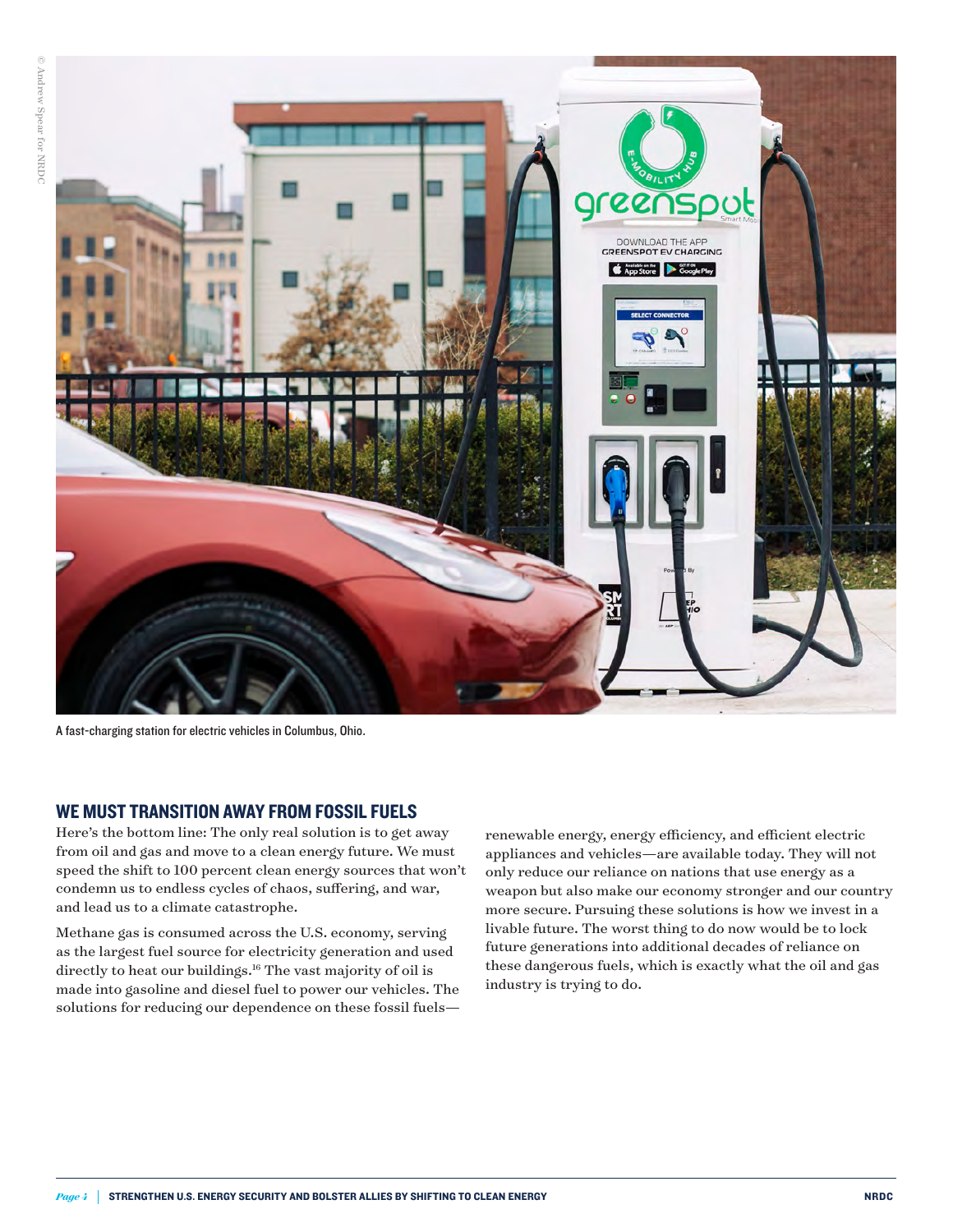### <span id="page-4-0"></span>*We must also take steps to ensure that this crisis never happens again which means rapidly moving to clean energy.*

### CONGRESSIONAL ROAD MAP FOR SPEEDING THE SHIFT TO CLEAN ENERGY

### Recommendations for providing immediate relief for rising energy costs in the United States

Some 24 percent of U.S. households sacrificed other necessities—such as food or medicine—in order to pay their utility bill at least one month in 2020, including more than half of low-income households (51 percent) and 30 percent of households of color.[17](#page-6-0) And that was before energy prices started their recent steep climb. The Russian invasion of Ukraine and subsequent sanctions have further raised the price of fuel at home—from the gasoline and diesel we put in our cars to the gas we use to heat our homes. This is an urgent problem that demands immediate action. Accordingly, NRDC has developed recommendations for ways Congress can provide immediate relief for rising energy costs in the United States.<sup>[18](#page-6-0)</sup>

### *To address rising natural gas and electricity costs:*

- Increase funding for the Low-Income Home Energy **Assistance Program (LIHEAP).** Utility bill arrearages are rising, and the top federal program to address high energy cost burdens—the 40-year-old LIHEAP—is running out of funding it received from Congress to help consumers cover utility bills during the pandemic. The president and Congress should supplement current funding with an additional \$5 billion, to provide desperately needed relief to utility customers.
- Increase funding for the Weatherization Assistance **Program (WAP).** A companion to LIHEAP, WAP was created in 1976 to help income-qualified families cope with high energy bills—and it remains especially vital in the current situation. WAP delivers badly needed upgrades including new insulation, better lighting and windows, and more-efficient and less-polluting appliances—to about 35,000 homes per year, lowering their energy usage and utility bills.[19](#page-6-0) The Bipartisan Infrastructure Law boosted WAP funding in the current fiscal year to \$3.5 billion, which will cover only a fraction of the 40 million homes eligible for weatherization improvements.<sup>20</sup> We must sustain the boost delivered by the new law for at least the next decade in order to protect consumers from high energy prices both now and in the future, make us more energy secure, reduce heat-trapping carbon pollution, create good jobs, and deliver better and healthier homes to millions of Americans.

*To address rising oil prices and make oil companies pay their fair share:*

- **Impose a Big Oil windfall profits tax.** Impose a tax on the exorbitant profits large oil producers are reaping due to Russia's invasion of Ukraine, and use the funds raised to provide relief to Americans saddled with high prices at the pump and the rapidly rising cost of consumer goods.
- <sup>n</sup> **Reform current subsidies.** End last in, first out (LIFO) accounting, which allows oil and gas producers to report artificially high operating costs and thus enjoy significantly reduced tax liability.<sup>21</sup> This practice is already prohibited under International Financial Reporting Standards.
- <sup>n</sup> **Enact responsible development reforms.** Limit oil and gas industry speculation by imposing a deadline by which leased federal lands and waters must enter development or else be forfeited. This will ensure that public land and resources are not held indefinitely by an industry that indicates little or no interest in actually using those resources.

### Recommendations for rapidly transitioning to clean energy in the United States

We cannot stop at addressing the immediate need for relief. We must also take steps to ensure that this crisis never happens again—which means rapidly moving to clean energy. NRDC has advocated for years for policies to reduce our dependence on fossil fuels, such as strengthening fuel economy standards, incentivizing the switch to electric vehicles and renewable power, and investing in building energy efficiency. This moment only underlines the need to promote policies and take actions that will accelerate our transition to a clean energy economy.



Workers installing a solar panel array in southern Vermont.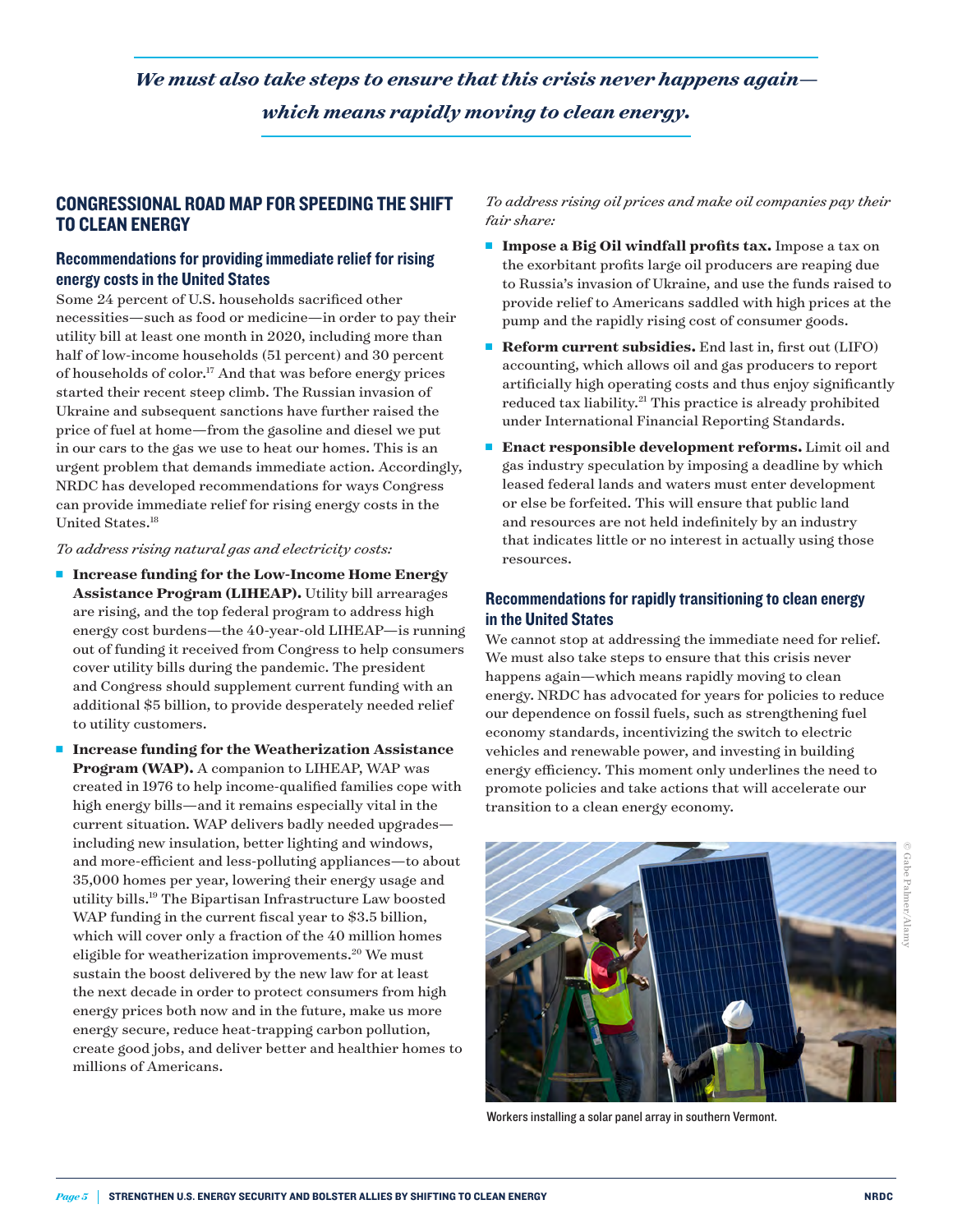that calls for a record \$550 billion national investment, over 10 years, in cleaner, smarter ways to power our future.<sup>22</sup> If enacted, such a bill would provide the strategic investment we need to confront the climate crisis, generate jobs, strengthen the economy, and create a more equitable society.

<span id="page-5-0"></span>Under the current Congress, that means passing legislation

Tax incentives are critical to driving clean energy and electric vehicle deployment, reducing the cost of renewables and other clean energy resources, and rapidly expanding wind and solar power infrastructure across the country. Among other features, this legislation should include the following:

- **n Renewable electricity production credits.** Provide tax credits for producers of clean electricity. Research shows that tax credits have already increased the use of renewable electricity resources nationwide.<sup>23</sup> They have especially driven investment in and growth of the wind and solar industries.
- **Energy storage and transmission investment tax credits.** Provide a tax credit to incentivize the building of a modern, long-distance, efficient electric transmission system that can move low-cost renewable energy from where it's generated to where it's needed. This infrastructure will enable the balancing of variable wind and solar power on a national scale, enhance grid resilience and security, and ensure that renewable energy suppliers can find customers.
- <sup>n</sup> **Building energy efficiency and heat pump tax credits.** Provide rebates and tax credits to help Americans switch from fossil fuels in their homes to highly efficient electric space and water heating powered by a clean and reliable electricity grid. High-efficiency heat pumps are three to five times more efficient than typical gas equipment for heating water and indoor spaces, and they are readily available in the market; this combination of efficiency and electrification will lower bills and reduce climate-warming pollution[.24](#page-6-0) Tax incentives and rebates for super-efficient heat pumps could save Americans \$37.3 billion a year on their energy bills and create 462,000 installation jobs that could not be automated or moved offshore.<sup>[25](#page-6-0)</sup>

■ **Electric vehicle (EV) tax credit and new transit service.** Provide a tax credit of up to \$12,500 to Americans who buy a new or used EV, making these vehicles more affordable for middle-class and lower-income families. Electricity is cheaper than gasoline, and its price tends to be more stable.<sup>26</sup> Factoring in purchase price, fuel, and maintenance costs, owning an EV is already cheaper than owning a similar gasoline-powered car, and EVs help reduce greenhouse gas emissions from the transportation sector.<sup>[27](#page-6-0)</sup> Fuel-efficient mobility choices such as commuter rail and bus rapid transit further reduce U.S. dependence on oil, and legislation pending in the Senate would deliver billions of dollars of additional investment in new, highquality transit service.

**We must also ensure that the transition to clean energy does not disproportionately impact overburdened populations.** Low-income people and communities of color are disproportionately burdened by our reliance on fossil fuels. We know that the health and economic consequences of climate change in America impact the poor and people of color the most[.28](#page-6-0) And these communities face the highest energy burdens, spending a greater proportion of their income on energy bills than the average household.<sup>[29](#page-6-0)</sup> An environmentally responsible transition to clean energy must also be just and equitable, to ensure that these communities don't also shoulder the greatest burden of this change.

While this fact sheet focuses on legislative solutions to our unsustainable reliance on oil and gas, regulatory actions will also have a crucial role to play. For example, to reduce oil dependence and help drive the transition to zero-emission vehicles, we must continue to adopt strong vehicle fuel economy and tailpipe standards.<sup>[30](#page-6-0)</sup>

These immediate steps to reduce current costs for consumers, coupled with long-term actions to move America away from fossil fuels, are the best—and only—way to ensure a secure energy future.